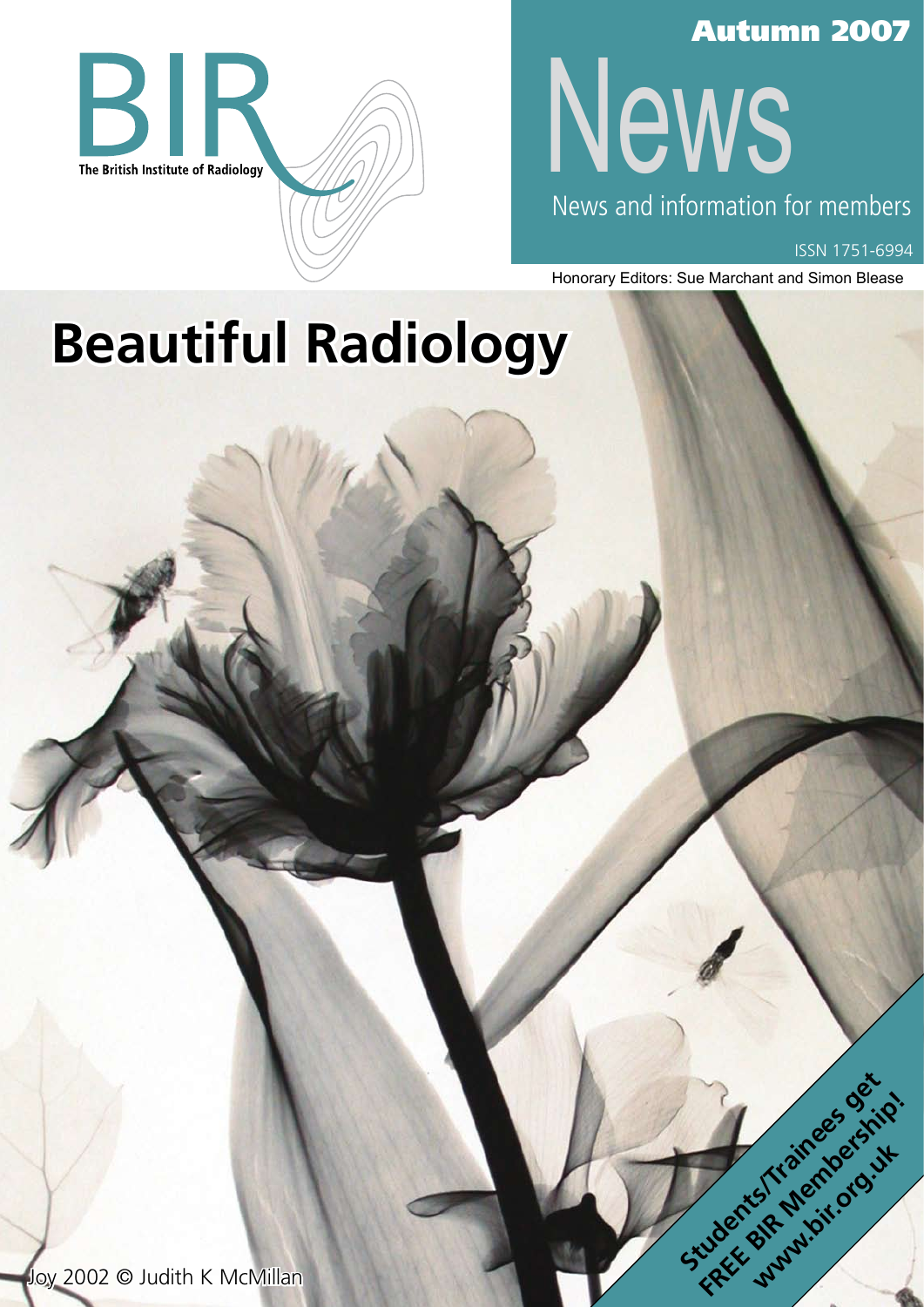### Xenon MRI: New perspectives for molecular imaging

On the path to realization of the vision of personalized, targeted molecular therapies, diagnostic imaging plays a key role and makes molecular imaging (MI) a rapidly expanding discipline. Several challenges arise when entering this new dimension of radiology. The ideal molecular imaging technique should be of high spatial and temporal resolution, and use probes of high specificity and affinity to detect relevant cellular processes at nanomolar concentrations.



#### **Overcoming MRI's ancient sensitivity problem:**

As an imaging method, MRI has significant advantages in terms of its non-ionizing character, unlimited penetration depth and high spatial resolution. However, the inherent low sensitivity is a major drawback that limits the detection to concentrations of ca. 10-4 moles per litre [1]. Conventional MRI-based MI approaches are further limited in their contrast because they measure relatively small changes in the dominant tissue water signal that arise from the presence of a targeted MI relaxation agent. Several years ago, introduction of hyperpolarized gases such as helium and xenon provided a convenient solution for imaging of areas where high spin densities of <sup>1</sup>H are not available, i.e. in diagnostics of the respiratory pathways (Figure 1) [2]. Combining the dramatic sensitivity gain of hyperpolarized media with the high

specificity of the xenon nuclear magnetic resonance (NMR) signal makes  $129$ Xe an ideal nucleus to probe the molecular environment at the cellular level, even if the achievable spin density of this exogenous species after inhalation or direct injection via carrier solutions (Figure 2) is quite low in living tissue. Initial biomedical applications of xenon NMR included functional studies of uptake dynamics in different tissue types [3], angiography studies [4], brain imaging [5] and diffusion measurements from blood plasma into erythrocytes [6]. The conceptual novelty of xenon biosensors [7] was the subsequent pivotal step to relate the NMR signal of this inert element to specific molecules. Xenon biosensors function by dynamic encapsulation of the xenon nuclei in a molecular cage that is linked to a targeting moiety, such as an antibody. When encapsulated, xenon has a unique NMR signal allowing for the information from a specific binding event to be transferred to the encapsulated xenon, thereby providing molecular contrast in the final xenon image.

#### **Smart sensor probes for molecular contrast:**

These xenon biosensors have two important features that are crucial for making MRI a powerful MI method. First, virtually any molecular target for which an affinity agent is known can be addressed with such

thresholds  $(10^{-9} - 10^{-12} \text{ M})$  of radionuclides. Using commercially available polarizers, direct detection of the sensor signal still requires long measurement times due to extensive signal-averaging to image moderate concentrations (10-6 M). However, the enormous chemical shift allows for signal amplification based on an indirect detection method called HYPER-CEST. The chemical exchange of xenon nuclei in and out of the biosensor cage is characterized by ideal dynamic conditions: it is slow enough to resolve the two resonances of xenon encapsulated by the biosensor cage and xenon dissolved in the bulk solution, but fast enough to cycle many xenon atoms through the cages in a relatively short period of time. HYPER-CEST works by labelling several batches of xenon atoms that enter and exit biosensor cages, allowing sensorrelated signal to accumulate in the large reservoir of solution-dissolved xenon. The xenon atoms transiently hosted by biosensor cages are selectively labelled using a radiofrequency pulse that erases, or "saturates", the magnetization of sensor-bound xenon (Figure 4). Because nuclei cannot naturally return to their hyperpolarized state after saturation, the sensorderived information is effectively stored as a decrease in the overall signal of solution-dissolved xenon. This information is read-out by obtaining an MRI dataset of the dissolved xenon signal before and after selectively erasing xenon atoms hosted by biosensor cages. The

"tailored" probes. Second, these "smart" sensors activate the probe nucleus by endowing a unique resonance frequency (chemical shift) on xenon atoms when residing in the biosensor's molecular cage. Additionally, a new signal can appear in the presence of the intended target. It is therefore possible to distinguish at least three different xenon signals that provide information about the spatial distribution: the perfusion medium carrying the xenon, the inactive contrast agent that was delivered to a specific region of interest, and the activated sensor that accumulates in the type of targeted pathology. The chemical shift values of caged xenon can vary significantly with changes in the biosensor structure elements, such as the cage, linker and targeting moiety (Figure 3). Hence, many different "colours" of xenon biosensors can be employed to detect multiple targets simultaneously. This option for multiplexing is made possible by the outstanding chemical shift range of 129Xe and the modular construction of the biosensor. The fact that the nuclei that are finally detected are not covalently bound to the contrast agent enables accumulation of one or more sensor types in the tissue prior to delivery of the hyperpolarized "spy nuclei" that have a much higher diffusivity.

#### **HYPER-CEST: a unique way to store moleculespecific information:**

Although the use of hyperpolarized nuclei represents a significant signal amplification, the xenon biosensor concept alone does not compare with the low detection

*Figure 1: Following radio frequency (rf) excitation, the signal that is detected in conventional MRI is very weak and requires a high density of the nuclear spins. Imaging of void spaces can be realized by using hyperpolarized (hp) noble gases that benefit from a much higher detectable magnetization. In this example, helium imaging of the lung was one of the early applications of hp gases in biomedical studies. (Lung MRI reproduced from Magn. Res. Med 1996; 36: 192–196 with permission of John Wiley & Sons, Inc.)*



*Figure 2: Hyperpolarized xenon is produced is the presence of rubidium (Rb) vapour that is exposed to infrared (IR) laser light for alignment of the electron spins of the alkali metal. This polarization is then transferred onto the xenon nuclear spins and gives a large NMR-detectable signal. Application to the patient can be realized via inhalation of the noble gas or injection of xenon-bubbled solutions.* 



*Figure 3: Key elements of xenon biosensors are the molecular cage to host the noble gas and the targeting unit to interact with the biomolecule to be detected. The cage "activates" the xenon nuclei by inducing a significant frequency shift, making them easily distinguishable from the atoms outside the biosensor. Sensors functionalized with biotin can target the protein avidin with biochemical specificity.* 



*Figure 4: Signal amplification of the HYPER-CEST scheme is based on indirect detection of the biosensor information. Instead of direct detection of the noisy biosensor signal, the nuclei inside the molecular cage (green) are labelled with a radiofrequency pulse that erases their signal contribution. Continuous exchange accumulates these labelled nuclei and causes a significant decrease of the xenon signal from outside the cage that can be detected at much higher signal-to-noise (blue). Storing the information from the biosensor (red) in this signal yields a huge sensitivity gain.*